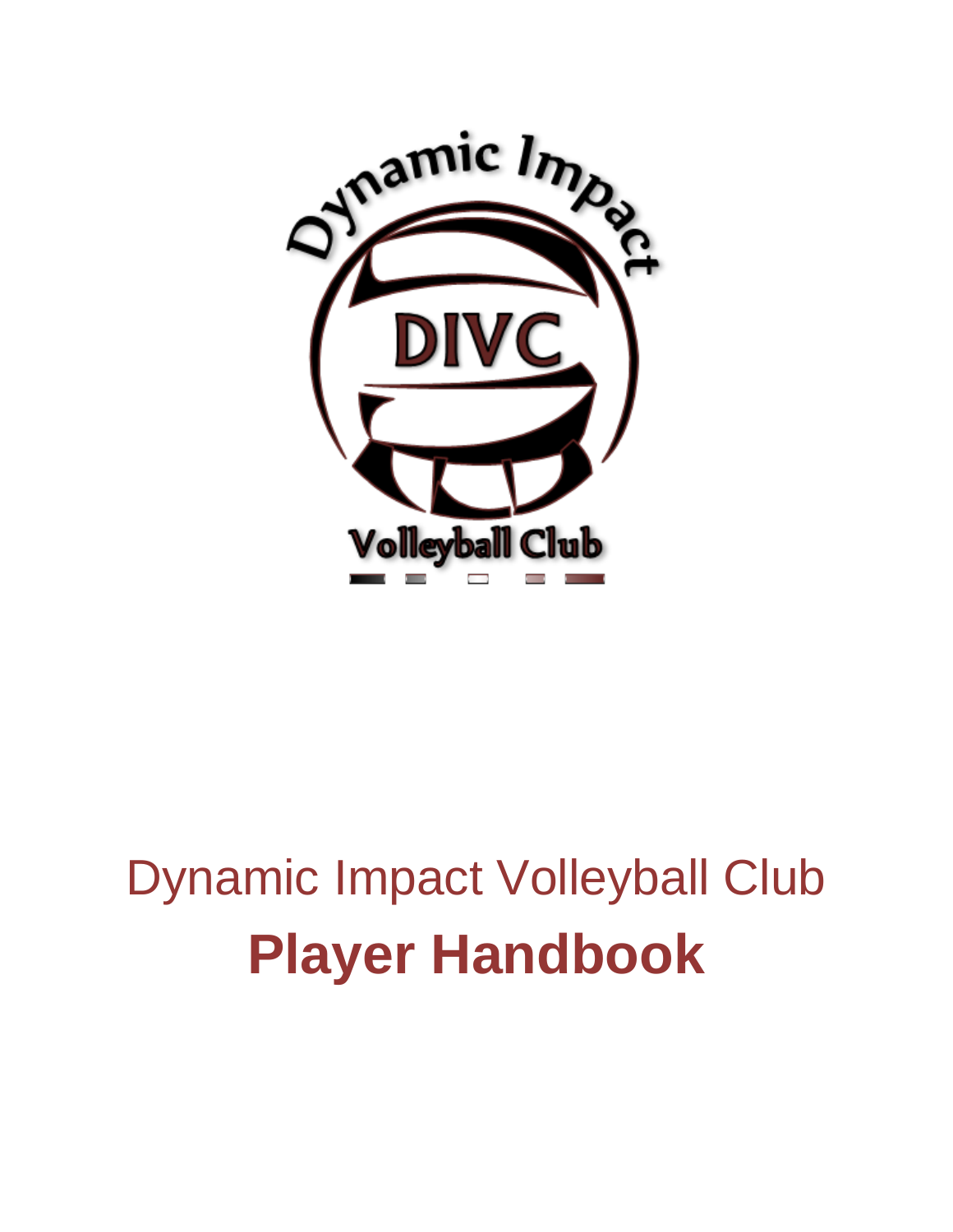### **Our Mission**

Dynamic Impact Volleyball Club dedicates itself to the mission of providing quality instruction in a supportive atmosphere where young student-athletes can enhance their volleyball skills to reach their fullest potential. We strive to create a fun, yet hardworking environment where female athletes feel encouraged. Our goal is to develop character through an emphasis of commitment, mutual respect, and passion for volleyball.

We provide an environment for athletes to mature by increasing their self-confidence through teamwork, sportsmanship, and healthy competition. We expect dedication and industriousness in order to reach goals.

We also provide fantastic communication with players, coaches, parents, and other club representatives. Dynamic Impact is a non-profit organization reaching female athletes of ages 18 and under. We strive to show our passion and love of the game by working hard to meet the needs of both our players, and parents.

Our coaches are dedicated, hardworking individuals who are talented in the skills of not only playing volleyball, but also coaching young adults.

#### **Athlete Time Commitment**

DIVC believes that acceptance by a player to participate on a regional or national team will require the player to be committed to the team, disciplined, focused and responsible. All players should be prepared to participate in at least two practices per week for at least two hours each, one positional training session per month, and to participate in all weekend tournaments. It is also expected that all athletes will participate in additional physical conditioning and training, and at times, be required to do outside work (study pamphlets and videos that are provided) to enhance their volleyball skills.

DIVC allows our athletes to participate in their school's sports programs in addition to participating with our program. DIVC will attempt to schedule practices in the evening hours to allow athletes to participate on their school athletic teams as well as with DIVC, however conflicts may arise. In the event that this is a conflict, we expect an athlete to uphold her commitment to DIVC before any other. Any athlete participating in a DIVC season will be in agreement with the DIVC Attendance Policy.

The DIVC Attendance Policy requires athletes to miss no more than eight practices throughout the entire season. We will allow four sick days and four personal days to each athlete participating. DIVC will have the right to release any player who misses more than eight practices in a season without refund of any tuition fees. Sickness, other sporting events, or other school related events, such as homework, will not be considered excused absences. An athlete arriving at practice more than 30 minutes late will be considered absent for that day of practice. If a participant does not notify a coach of their absence to a practice or tournament, it will be considered two missed practices on the athlete's record.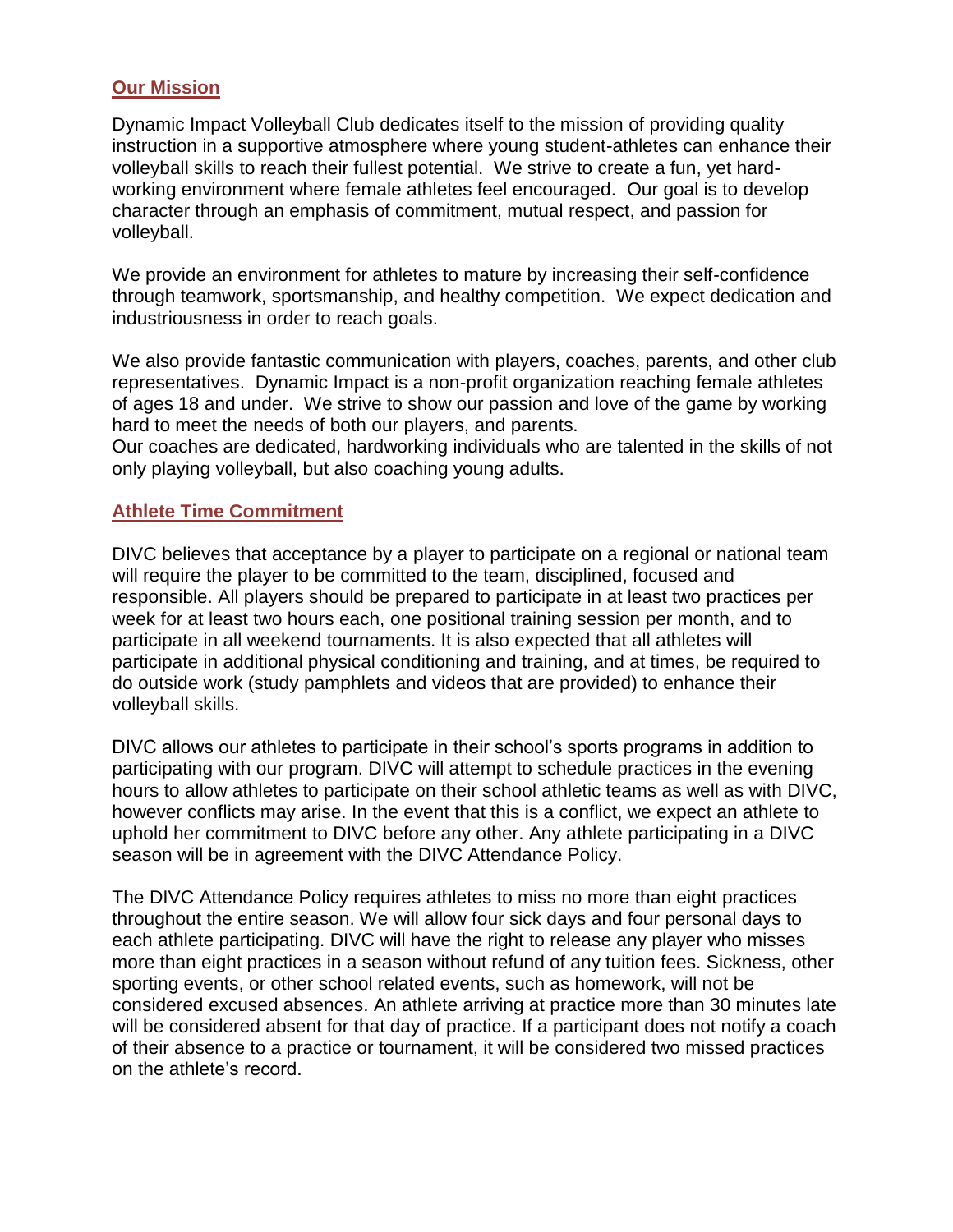In addition, DIVC believes that all athletes are first and foremost students. All athletes will be expected to maintain passing grades in all subjects. DIVC believes that all athletes need to learn to manage their studies and extra-curricular activities in a responsible fashion. Parents are encouraged to help their daughters learn to make quality choices with their available time. The club season generally runs from December to May. Practices during the holiday season will vary as determined by the directors. All athletes will be required to participate in practices in order to participate in the tournaments. DIVC believes that all players will be given equal opportunities to improve their existing skills and learn new skills during practices. Coaches will determine playing time at tournaments, with consideration for players who have consistently shown their commitment to the team by attending all practices and tournaments, as well as giving consideration for attitude and effort displayed during practices and games on and off the court. This means there will not always be equal playing time for each player on the team. This is based on the coach's discretion. DIVC reserves the right to make any necessary team changes in order to better the individual athlete and the club.

### **Player Absence and Tardy Policy**

Parents and players will be given a preliminary team schedule with all tournament dates listed at the beginning of the season, as well as practice days and times. DIVC expects all girls to participate in all tournaments and practices. If for any reason an athlete will be unable to attend a tournament, the player or parent will be required to notify the coach at least two weeks prior to the tournament date. If a player must miss a practice, or will be late for a practice, the player or parent must notify the coach at least two hours prior to the practice, or (preferably a week in advance). DIVC firmly believes that our athletes must be in attendance to improve their skills. An absence not only affects an individual player's ability to improve, but it affects the coach's ability to perform planned drills during practices as well as the entire team's ability to perform well during a tournament or match. Excessive absences may result in a player being dismissed from the team without refund of the annual fees. Players should arrive at practice and tournaments ready to begin at the designated time. Players who arrive late may not be allowed to play in the first game of the tournament, or may be required to do extra conditioning at practice as determined by the coach. Any unexcused missed practice on the week of a tournament, will result in the player not starting at the first match of the tournament.

## **Code of Ethics**

As a representative of AVC, GLR Volleyball and USA Volleyball, all athletes, and coaches are expected to adhere to the strict code of ethics set forth in their USA Volleyball registration, as well as specific club and team rules. As representatives of all the above entities, athletes, coaches and even parents must understand that their actions both on and off the court, in the gym or in the stand should always reflect the positive values of AVC, Gold Cup Series, GLR and USA Volleyball.

The following is the USA Volleyball Participant Code of Conduct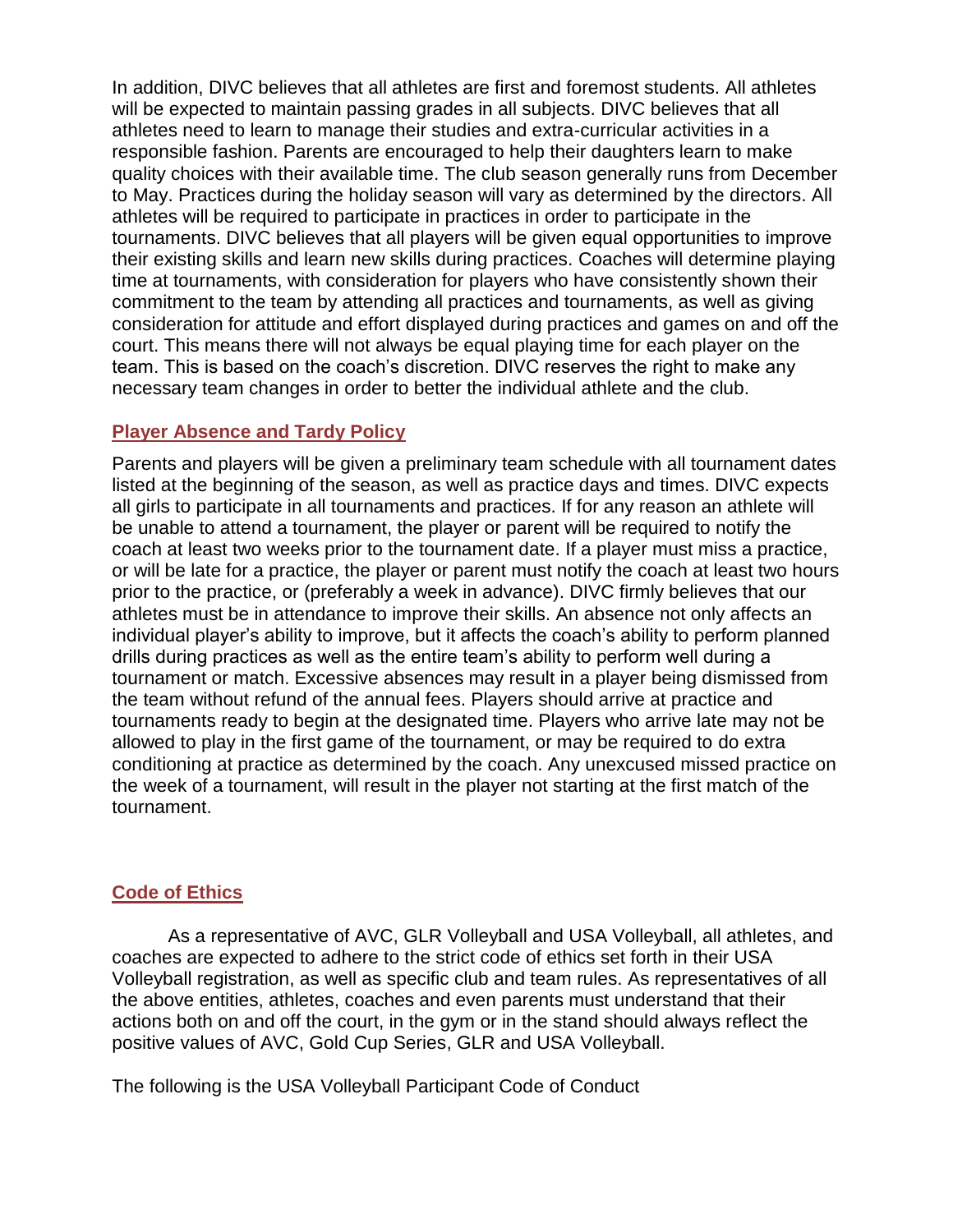## THE FOLLOWING ACTIONS ARE PROHIBITED:

1. Violation of any anti-doping policies, protocols or procedures as defined by the International Olympic Committee (IOC), World Anti-Doping Agency (WADA), Federation Internationale de Volleyball (FIVB), US Anti-Doping Agency (USADA) or the United States Olympic Committee (USOC). Violations of this provision will be adjudicated only by USADA or the proper anti-doping authority, not USA Volleyball (USAV).

2. Possession, consumption or distribution of alcohol and/or tobacco if illegal or in violation of USA Volleyball (USAV) or Regional Volleyball Association (RVA) policy. 3. USAV policy prohibits the possession, consumption or distribution of alcohol and/or tobacco by anyone registered as a Junior Olympic Volleyball Player at the event venue of any USAV/RVA sanctioned junior event.

4. Use of a recognized identification card by anyone other than the individual described on the card.

5. Physical damage to a facility or theft of items from a room, dormitory, residence or other person. (Restitution will be part of any penalty imposed.)

6. Possession of fireworks, ammunition, firearms, or other weapons or any item or material which by commonly accepted practices and principles would be a hazard or harmful to other persons at GLR sanctioned events.

7. Any action considered to be an offense under Federal, State or local law ordinances. 8. Violation of the specific policies, regulations, and/or procedures of the USAV, RVA or the facility used in conjunction with a sanctioned event. (It is the responsibility of the individual to be familiar with applicable specific policies, regulations and procedures.) 9. Conduct which is inappropriate as determined by comparison to normally accepted behavior.

10. Physical or verbal intimidation of any individual.

11. Actions that will be detrimental to USAV or the GLR.

## **DIVC Disciplinary Action Policy:**

**First Offense:** Warning. A formal meeting will be set up with the player, coach, and director. At this time the offense will be discussed and a consequence will be determined by the coach and director if this should happen again. Paperwork will be signed.

**Second Offense:** Parent's will be contacted and disciplinary action that was determined in the meeting will be taken. This is subject due to offense.

**Third Offense:** Suspension from all DIVC practices, tournaments, activities, and events for one month, no matter what time of season the offense takes place. Tuition dues are still continued at this time.

**Final Offense:** Expulsion from DIVC. Player will no longer be allowed to be part of any DIVC practice, tournament, activity, or event for the remainder of the season. If a player is expelled from DIVC, payment commitment is still intact.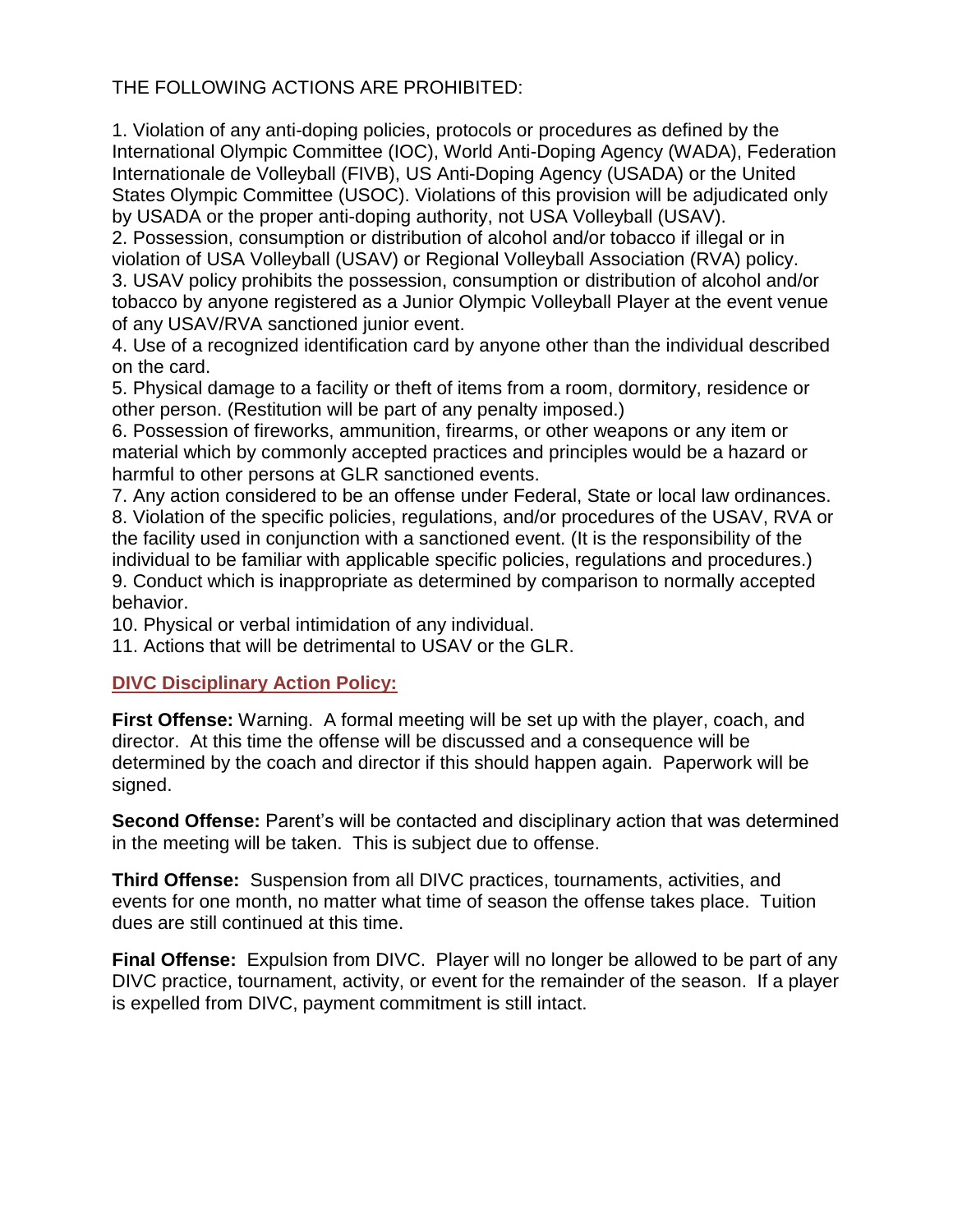## **USA Volleyball Disciplinary Policy:**

For the first offense before, during, or after an event the individual disqualified (if person is a junior, he/she will be sent home as soon as possible and parent or guardian notified). The individual may be declared ineligible for USAV registration or GLR membership for one year starting from the date of infraction. The individual may be declared ineligible for USAV registration or GLR membership for one year starting from the date of infraction.

For the second offense before, during, or after an event the Individual disqualified (if person is a junior, he/she will be sent home as soon as possible and parent or guardian notified). The individual may be declared ineligible for USAV registration or RVA membership for two years starting from the date of infraction. The individual may be declared ineligible for USAV registration or Great Lakes membership for two years starting from the date of infraction.

For the third offense before, during, or after an event the Individual may be declared ineligible for USAV registration or GRL membership for the remainder of his/her lifetime.

#### **Player Practice, Tournament, and Hotel Rules**

DIVC expects all athletes to adhere to the following general rules. If a specific coach has additional requirements, they will explain those rules to players, parents, and directors.

1. Athletes are expected to be on time ready to play for all practices and matches. If a player is going to be late for any reason, they will notify the coach ahead of time. 2. Practices are to be considered mandatory, notify your coach prior to practice if you will not be able to attend.

3. All equipment and training aids are the property of DIVC and should be treated with respect.

4. If an injury occurs, the player must notify their coach immediately.

5. Players will be expected to help set up for practice and assist the coaches in accounting for all other DIVC equipment (balls, bags, first aid kits etc) when asked. 6. Players will be expected to keep the practice gyms, tournament sites, and hotel rooms clean.

7. All teammates, competitors, officials, fans, other players will all be treated with the respect, dignity and courtesy at all times.

8. Players using abusive language or showing outward signs of anger or frustration will be asked to leave practice, or removed from the game.

9. Athletes will not be allowed to wear jewelry to practices or tournaments.

10. Athletes are required to learn all officiating skills that are required during tournaments.

11. Players are not to leave the gym without permission from their coach.

12. No sitting down in practice unless a coach instructs you to do so.

13. Except for breaks directed by coaches, players are expected to jog or run everywhere during practices.

14. Players should never allow a ball to roll through an active drill.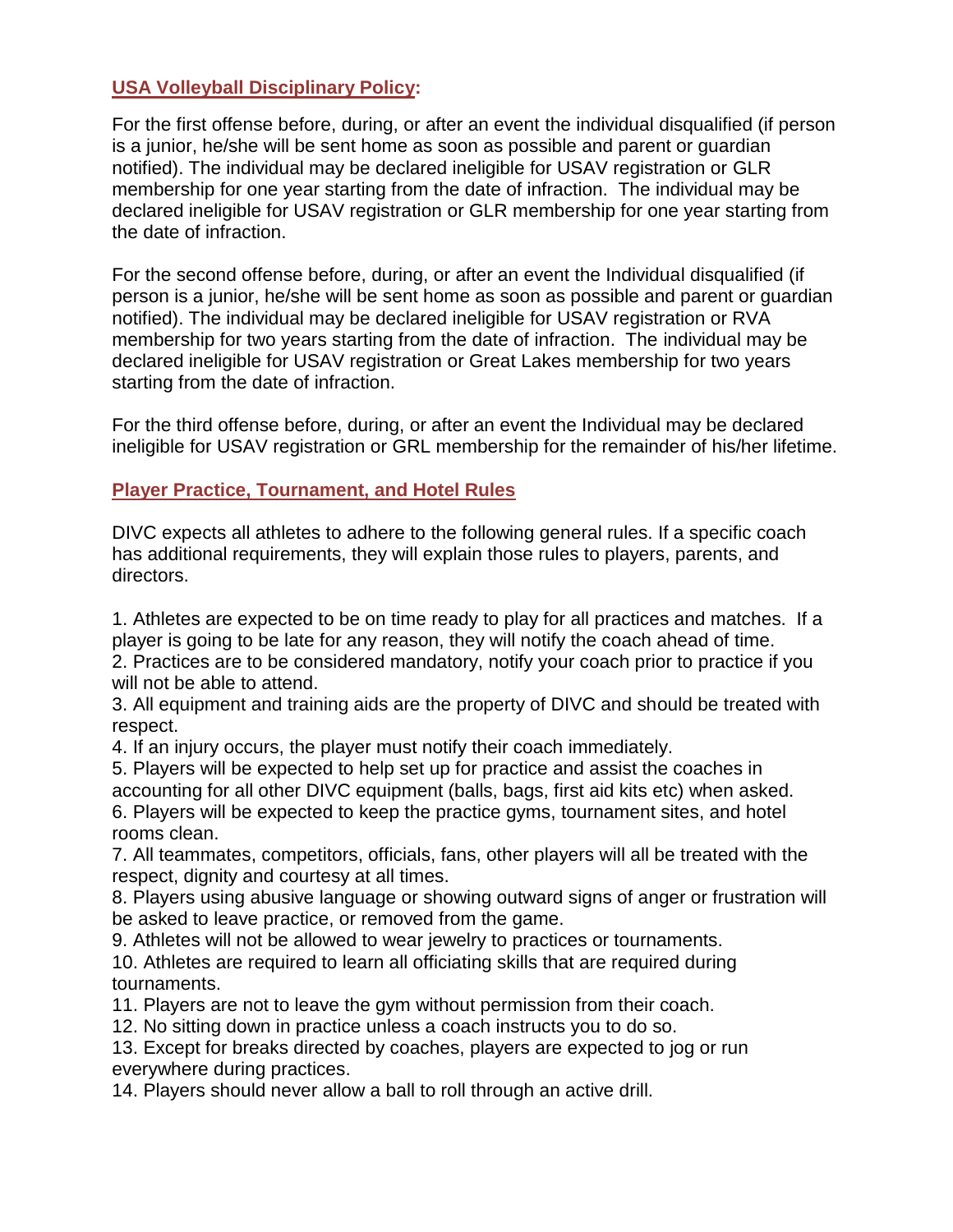15. If you are not actively involved in a drill, you are expected to participate in shagging balls or following the directions of the coach.

16. Encourage your teammates as you would expect them to encourage you.

17. Only the floor captain or coach will be allowed to talk to the officials during the games.

18. During tournaments, you are expected to be with your team both on the court and off the court.

19. During tournaments, a player must let the coach know prior to leaving; there are times, where an athlete will need to stay later than their scheduled tournament time to fulfill DIVC's line judging, scoring and officiating commitments.

20. Players will not be allowed to stay in hotels without adult supervision.

21. Players will notify their adult supervisor prior to leaving their room, and will use the buddy systems when going to vending machines, swimming pools etc.

22. Curfew is not negotiable, lights out at 10:00pm, and no one is to leave the room at this time.

23. Players are not allowed to order room service, pay per view movies, long distance phone calls unless they are pre-paid with a credit card.

24. No boys will be allowed in player's rooms.

25. Noise levels must be kept to an acceptable level, we are representing DIVC, Great Lakes, and USA Volleyball at these establishments.

26. No athlete will be allowed to drive to out of town events unless a parent or guardian is in the vehicle as well. Failing to adhere to these guidelines will be considered serious. Coaches will discuss an individual player's actions and the resulting consequences with the player and parent in private. The resulting consequences will be determined by the team coach or club director depending on the nature of the infraction.

Results of inappropriate actions may result in one or more of the following:

1. Verbal warning

2. Written warning and loss of playing time

- 3. Dismissal from team
- 4. Tournament or match suspension

DIVC believes and understands that any set of rules or guidelines may not apply in all situations. If a parent or player feels that the consequences they receive are not proportionate to the infraction, they should discuss it directly with the coach. If the issue cannot be resolved, then the parent should contact the Club Directors to schedule an individual review. The Directors will hear the appeal and either uphold the current consequences, or develop another course of action. The Board of Directors will have the final say in all matters that are appealed.

#### **Financial Commitment**

The DIVC Board of Directors will act as the governing body for determining annual player fees. With respect to the financial situations of all individuals in mind, the Board of Directors will work to be fiscally responsible to the club, players and parents. It is the goal of the club to provide quality training at an affordable cost to all players. For the DIVC season, the player annual fees will differ per age group. The annual fee includes the following: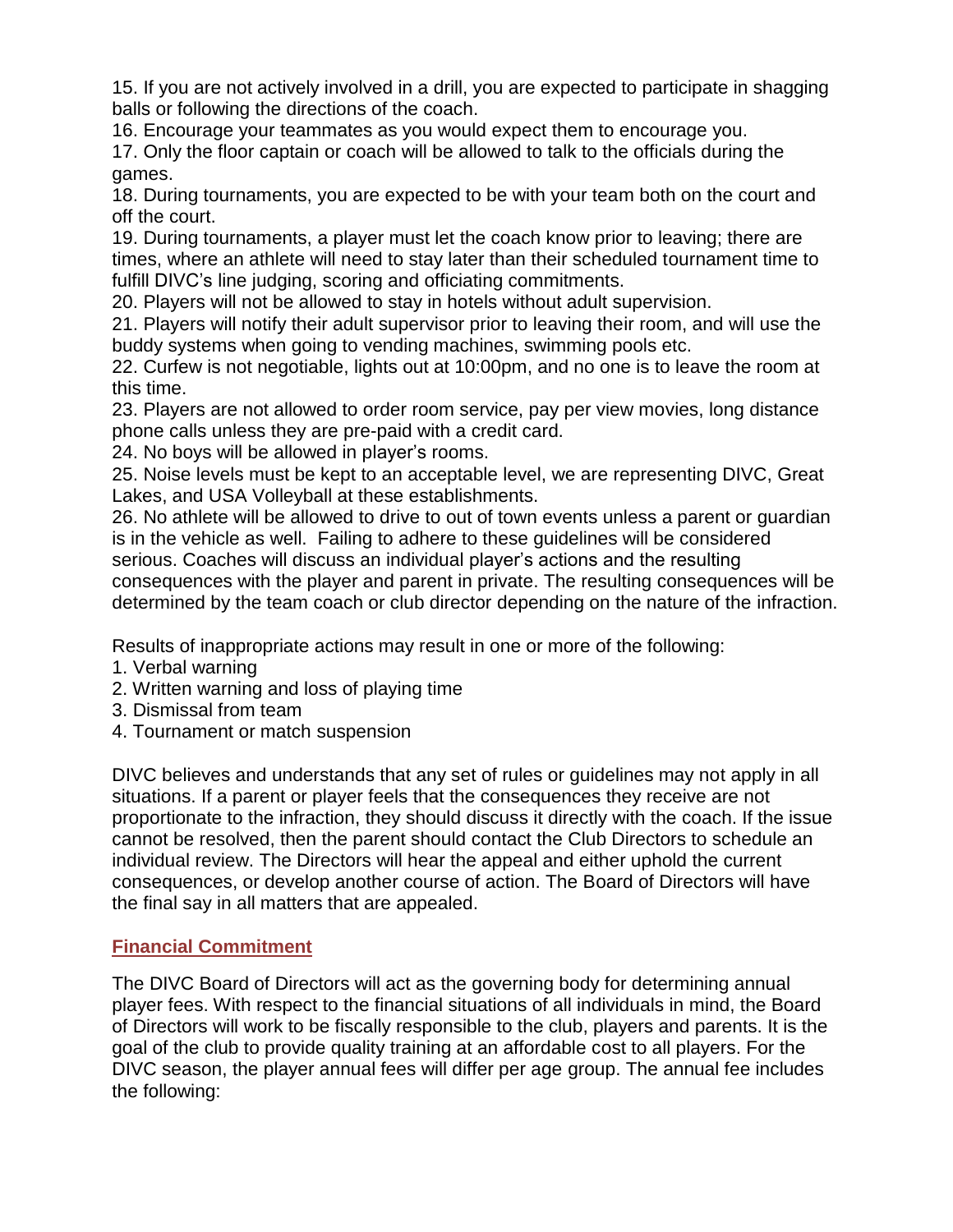- 1. Paid professional coaches
- 2. Two practices per week
- 3. Multiple Tournaments
- 4. Training aids (balls, boxes, etc.)
- 5. Gym Time rental

The following expenses are not included in the annual fee and are the responsibility of the athlete and their family:

- 1. Travel expenses including hotel, food, gas, etc.
- 2. Knee Pads
- 3. Appropriate Shoes
- 4. Spirit wear
- 5. Uniform

Due to specific tournament deposit requirements, the annual fee must be paid in full prior to the first practice, or in accordance with a specific payment schedule. Any payment more than five business days late will be subject to a \$25 late fee. Players who have not paid their fees will not be permitted to practice or be eligible for tournament play. Payments may be made by Cash, Money Order, Check, or Credit Card online. Checks and Money orders should be made out to DIVC or Dynamic Impact Volleyball Club. If an athlete receives financial support from a fundraiser that brings their total deposits to DIVC to an amount in excess of the full tuition during the 2017-2018 season, DIVC will use the excess fees for the player's following season. The tryout fee of \$30.00 is non-refundable and will not be added to full tuition if a player commits to playing with DIVC. The initial deposit is also non-refundable. If an athlete withdraws from the club more than 30 days after the first practice, the athletes and their parents will still be responsible for the remaining payments to the club. If an athlete is injured during the season and a physician supplies written notification that further participation in the club volleyball program for the remainder of the season is prohibited, the athlete's fees will be pro-rated to the date of the injury, and no further fees will be the incurred by the athlete or their family, for the duration of the season. DIVC teams will participate in annual fundraisers to help keep the annual costs as low as possible. All athletes will be required to participate in any group fundraising efforts. Players that do not pay their full annual fee will be ineligible to participate in the club the following season until all fees are paid in full. Note: Any player that has not paid their tuition in full will not be able to register or play for any other volleyball club.

#### **Travel Policy**

Players will be notified if they need to be responsible for arranging their own transportation to and from out of town tournament, or if transportation will be provided. It is the player and parent responsibility to ensure that the player arrives at tournaments and practices on time ready to play. Players may travel with their parents or another